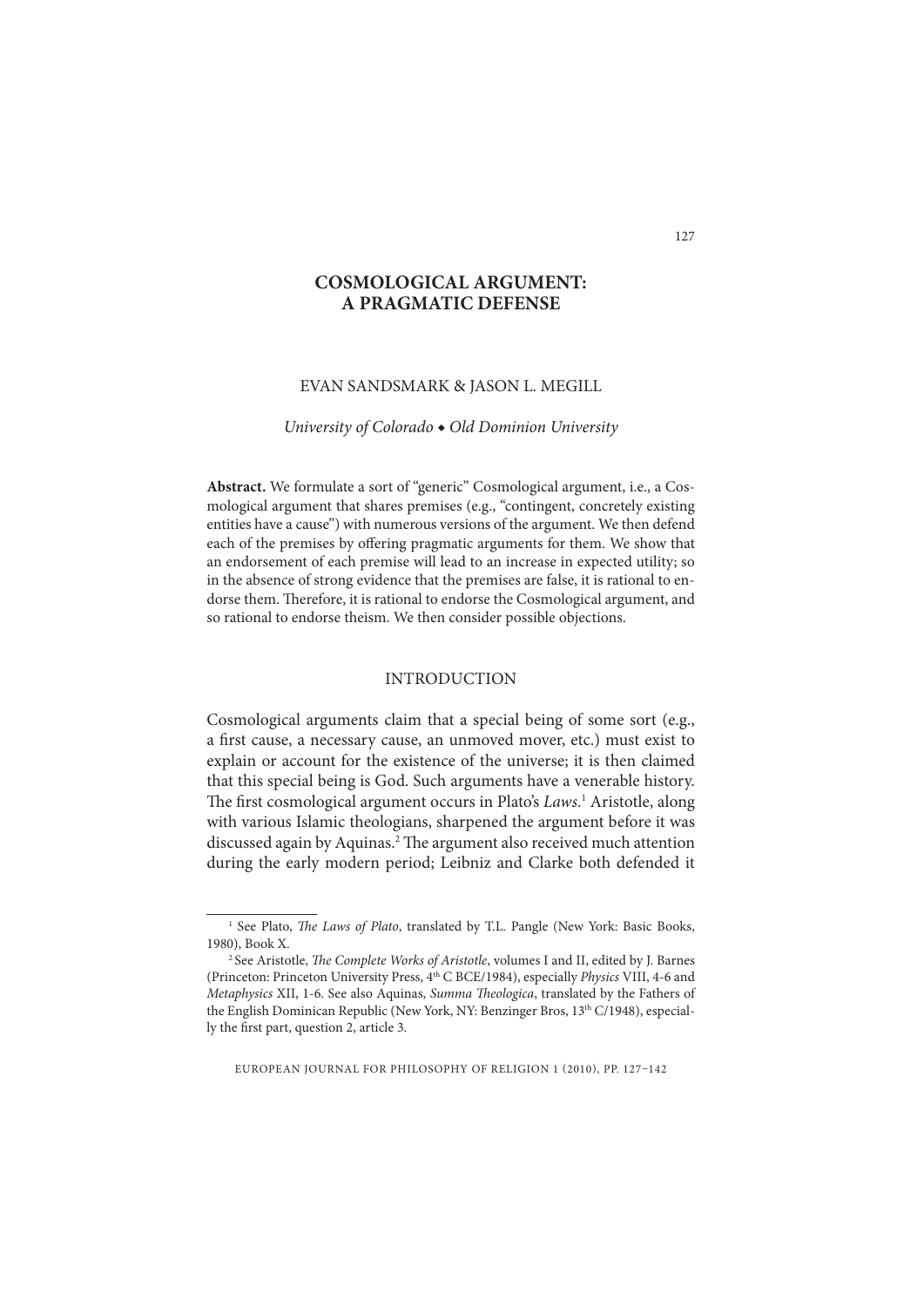while Hume and Kant famously criticized it.<sup>3</sup> The argument has contemporary defenders too, including Craig, Gale and Pruss, and Koons.<sup>4</sup> We also defend the cosmological argument. In the following section, we discuss the version of the argument that we defend. As we show, there are four premises that need justification. Then, rather than focus on metaphysical or scientific considerations in favor of the premises, we attempt a different strategy. We offer a series of pragmatic arguments that show that it is at least rational to endorse the premises; if so, it is rational to endorse theism. Finally, we consider possible objections.

## THE ARGUMENT

The version of the argument that we defend consists of seven steps, and can be thought of as a sort of generic Cosmological argument. The first premise is,

(1) If *x* is a contingent, concretely existing entity, *x* has a cause.

The second premise claims,

(2) Our universe is a contingent, concretely existing entity.

<sup>&</sup>lt;sup>3</sup> For the history of the argument, see W. L. Craig, *The Cosmological Argument from* Plato to Leibniz (London: The Macmillan Press, 1980). For Leibniz on the Cosmological argument, see *The Monadology*, translated by George MacDonald Ross, 1714/1999. See also S. Clarke, *A Demonstration of the Being and Attributes of God and Other Writings*, edited by E. Vailati (Cambridge: Cambridge University Press, 1705/1998). For Hume's criticism, see *Dialogues Concerning Natural Religion* (Indianapolis: Hackett, 1779/1980), part IX. See also I. Kant, *Critique of Pure Reason* (Cambridge: Cambridge University Press, 1980/1998), especially the Transcendental Dialectic, Book II, Chapter 3, section 5. 4

<sup>&</sup>lt;sup>4</sup> See W. L. Craig, *The Kalām Cosmological Argument* (London: The Macmillan Press, 1979) and "In Defense of the *Kalām* Cosmological Argument," *Faith and Philosophy* 14.2 (1997): 236–247. Also see R. Gale and A. R. Pruss, "A New Cosmological Argument," *Religious Studies* 35 (1999): 461–476 and R. Koons, "A New Look at the Cosmological Argument," *American Philosophical Quarterly* 34 (1997): 171-192. Of course, the argument has many contemporary opponents as well; see, e.g., G. Oppy, *Arguing about Gods* (Cambridge: Cambridge University Press, 2006), chapter 3.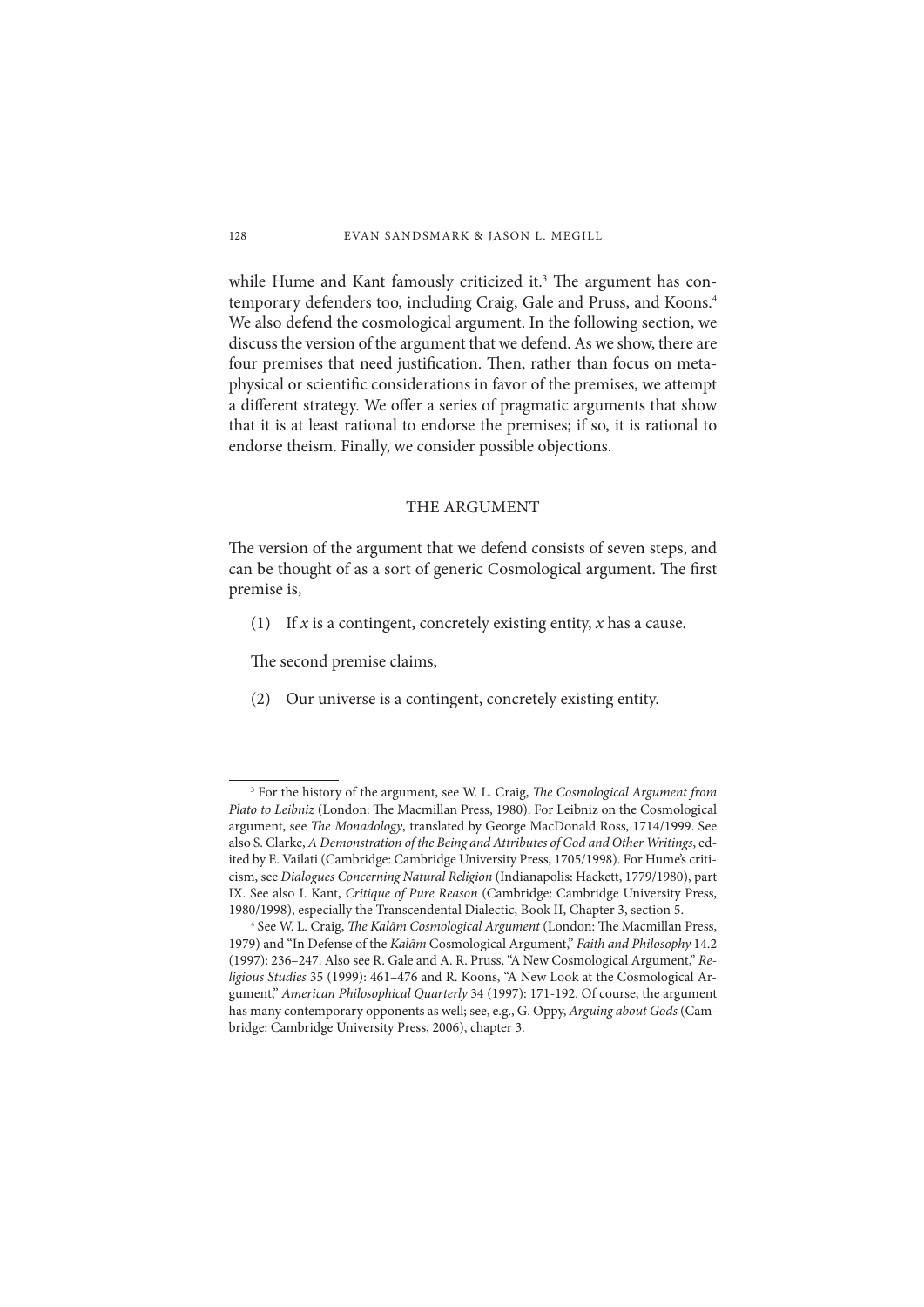By "universe," we have something like the commonsense usage in mind, i.e., the universe is the sum total of all concretely existing matter and energy.<sup>5</sup> The next step follows from the first two with basic logic,

(3) Our universe has a cause.

Step (4) is a disjunction that has the form of excluded middle,

 (4) Either the cause of our universe is itself a part of the universe or it is not a part of our universe, i.e., it is outside the universe.

Step (5) claims,

 $(5)$  The cause of our universe is not a part of our universe.

We interpret this claim in the mereological sense; the universe can be thought of as a whole, and the cause of the universe is not a part of that whole. Step (6) follows from (4) and (5) with disjunctive syllogism,

 $(6)$  The cause of our universe must be outside the universe.

Finally,

 $(7)$  This cause of our universe is "God."

The steps that need justification are  $(1)$ ,  $(2)$ ,  $(5)$  and  $(7)$ . Steps  $(3)$  and (6) follow from other steps and  $(4)$  is a logical truth. We defend  $(1)$ ,  $(2)$ , (5) and (7) in successive sections.

# PREMISE ONE

We now offer a pragmatic argument for premise one. The argument attempts to show that even assuming that one is not certain of the truth of the premise, it is *still* rational to endorse it. As we show, accepting the first premise has more expected utility than rejecting it, so assuming

<sup>&</sup>lt;sup>5</sup> We do not take "universe" to mean "everything that exists," as some do. Below, we argue that there is at least one thing that exists that is not a part of the universe.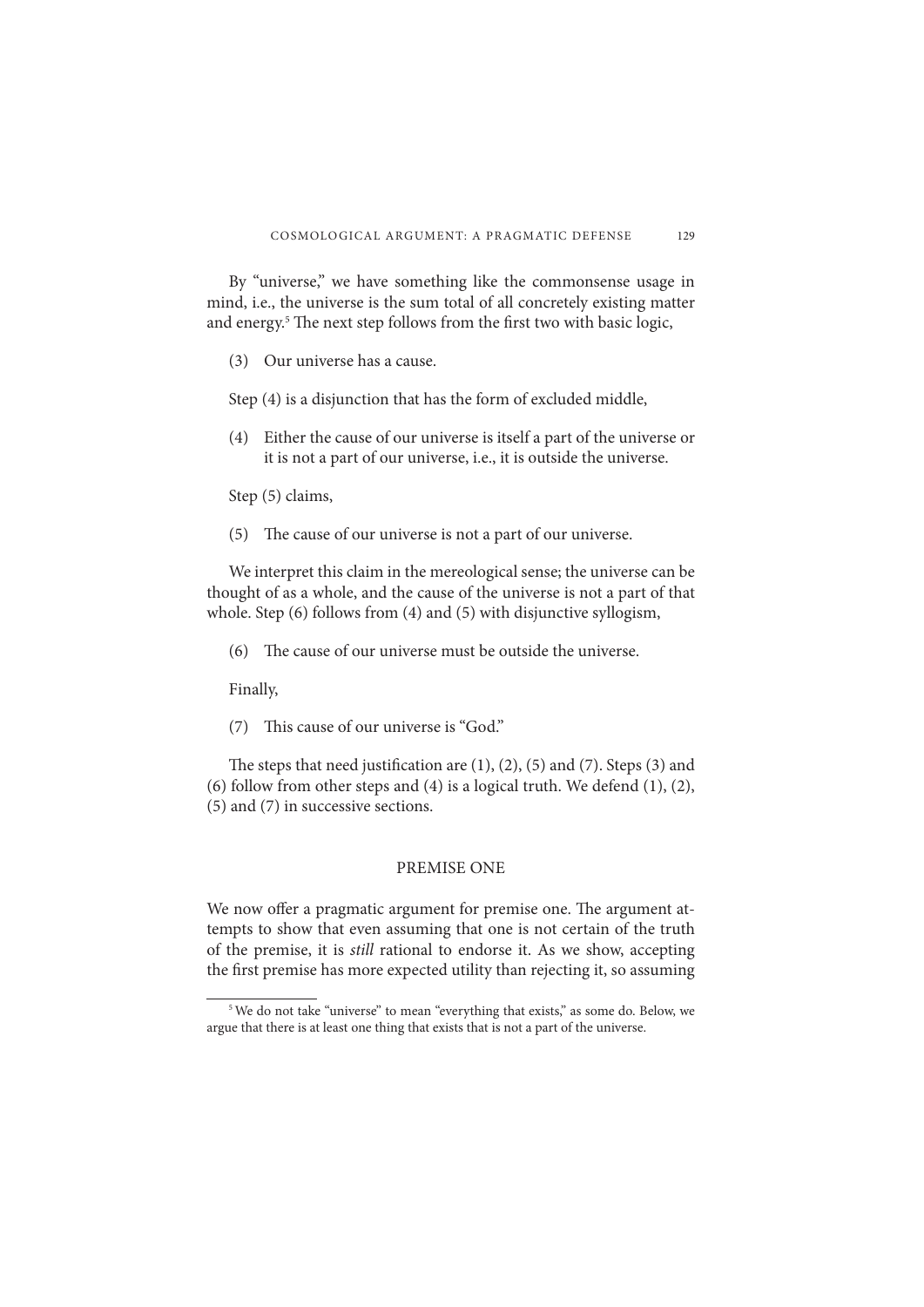that it is rational to increase expected utility, it is rational to endorse the premise, at least in the absence of strong evidence that it is false.

So, suppose that it is rational to increase expected utility. Also suppose that it is generally better to have knowledge than not have it; that is, knowledge is desirable and an increase in knowledge is also an increase in utility, at least most of time.<sup>6</sup> Given these modest assumptions, it is rational to endorse any claim that leads to an increase in knowledge and so in expected utility, at least if we do not have sufficient evidence to reject the claim. Given that (1) has lead to a vast increase in knowledge and utility insofar as it is a vital methodological assumption of science, for example, it is rational to endorse  $(1)$ . To rephrase the argument:  $(1)$  is either true or false. And we have two options: (a) we can believe that (1) is true or  $(b)$  we can reject it. Suppose that we opt for  $(a)$ . The expected utility for this option is quite high: the assumption that (1) is true has led to the discovery of countless scientific truths as well as a number of more banal though still useful truths (e.g., "eating causes my hunger to go away"), and this is a very positive outcome. Indeed, (1) is a principle that makes reality itself intelligible.<sup>8</sup> Further, the utility will be high whether (1) is in fact true or not (if we endorse (1) but it is false, we seem to lose very little, at least when weighed against the gains of endorsing (1)). Now, suppose that we opt for (b): the assumption that (1) is false would not lead to a positive outcome; indeed, it would lead to disastrous consequences. If we reject (1), reality would become unintelligible. If we did not think in terms of cause and effect, then we might simply stop eating, we wouldn't bother looking for cures for diseases, and so on. In short, the expected utility for rejecting (1) is extremely low; we might become extinct. If it is rational to increase expected utility, then it is rational to endorse  $(1)$ .<sup>9</sup>

<sup>&</sup>lt;sup>6</sup> We say "most of the time" because there might be cases in which it is better, at least from an expected utility standpoint, to lack knowledge than have it. Quite simply, some truths might make us unhappy, so knowing them might decrease our happiness. Even so, in general, it is better to have knowledge than not have it; who will deny this? 7

<sup>&</sup>lt;sup>7</sup> Science seeks to discover the causal relationships between entities; this is the goal of science. But if (1) is false, this goal is undermined; the search for causal relationships presupposes that there are causal relationships to be found.

<sup>&</sup>lt;sup>8</sup> See R. Taylor, *Metaphysics* (Englewood Cliffs: Prentice-Hall, 1992).<br><sup>9</sup> To be clear, the claims that this argument rests on are extremely wea

<sup>&</sup>lt;sup>9</sup> To be clear, the claims that this argument rests on are extremely weak and plausible: (i) the expected utility for reality being intelligible is greater than the expected utility for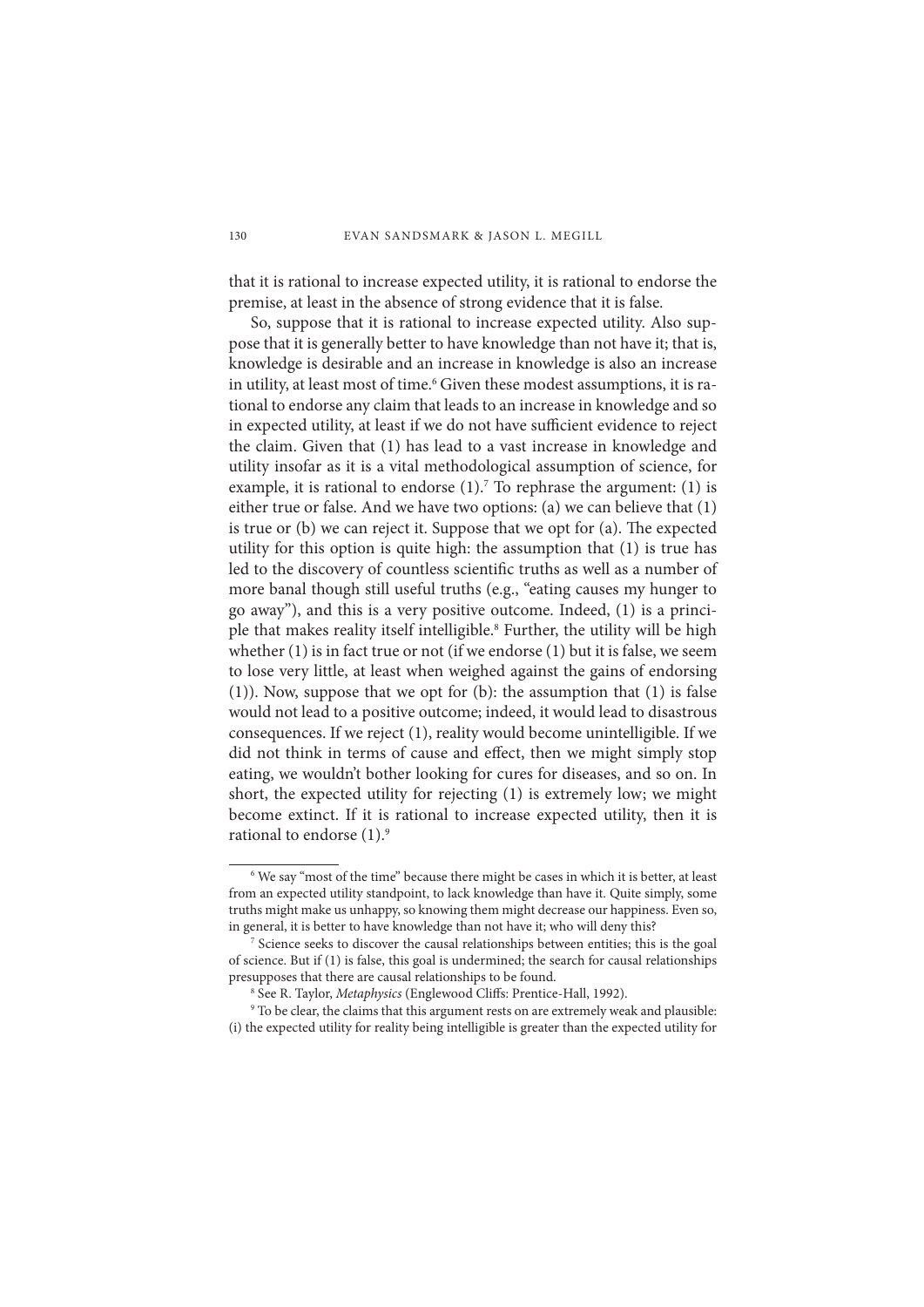## PREMISE TWO

Premise (2) claims that "Our universe is a contingent, concretely existing entity." Our universe does not exist necessarily; it might not have existed. This claim is *prima facie* plausible; many involved, including some opponents of theism, will grant that it is true. Nevertheless, the claim requires some justification. First, note that if (2) is false, then *our* universe exists necessarily, and so everything in our universe necessarily exists exactly as it does etc. Consider the following argument: our universe is composed of a number of entities that stand in various relationships to one another; call our universe "*u*." Now consider a universe that is different from *u* in some random respect, no matter how minor (e.g., in this universe, Jupiter has an additional moon, but the difference can be anything); call this universe " $u^*$ ." By hypothesis, universe  $u$  is not numerically identical to *u\**; this obviously follows by Leibniz's law, for instance. Furthermore,  $u^*$  is either possible or is not possible. If  $u^*$  is not possible, then everything in our universe is necessary; if nothing, no matter how insignificant, could have been different, then the way things are in our universe is the way they must be. But if  $(2)$  is false, then  $u^*$  is not possible (because our universe is necessary, and it is not identical to *u*\*). But then if (2) is false, everything about our universe is necessary. The denial of  $(2)$  leads to an implausible superessentialism that few would find acceptable (an exception would be Spinoza).10

So, if (2) is false, everything about our universe is necessary, and anything that happens necessarily happens, therefore the future is "closed," i.e., it is already set in stone. This would be undesirable for a number of reasons. A gloomy fatalism threatens. It's difficult to see why anyone should be praised for an accomplishment that was fated to occur. It's difficult to see how there could be moral responsibility in such a world, in which every act was already predetermined. It's also difficult to see

reality being unintelligible and (ii) it is rational to increase expected utility. These are the only claims this argument needs.<br><sup>10</sup> See B. Spinoza, *The Collected Works of Spinoza Vol. I*, edited and translated by Ed-

win Curley (Princeton: Princeton University Press, 1677/1985), Book I. The denial of (2) is so implausible many will be content to accept (2) already, even without a pragmatic argument for it.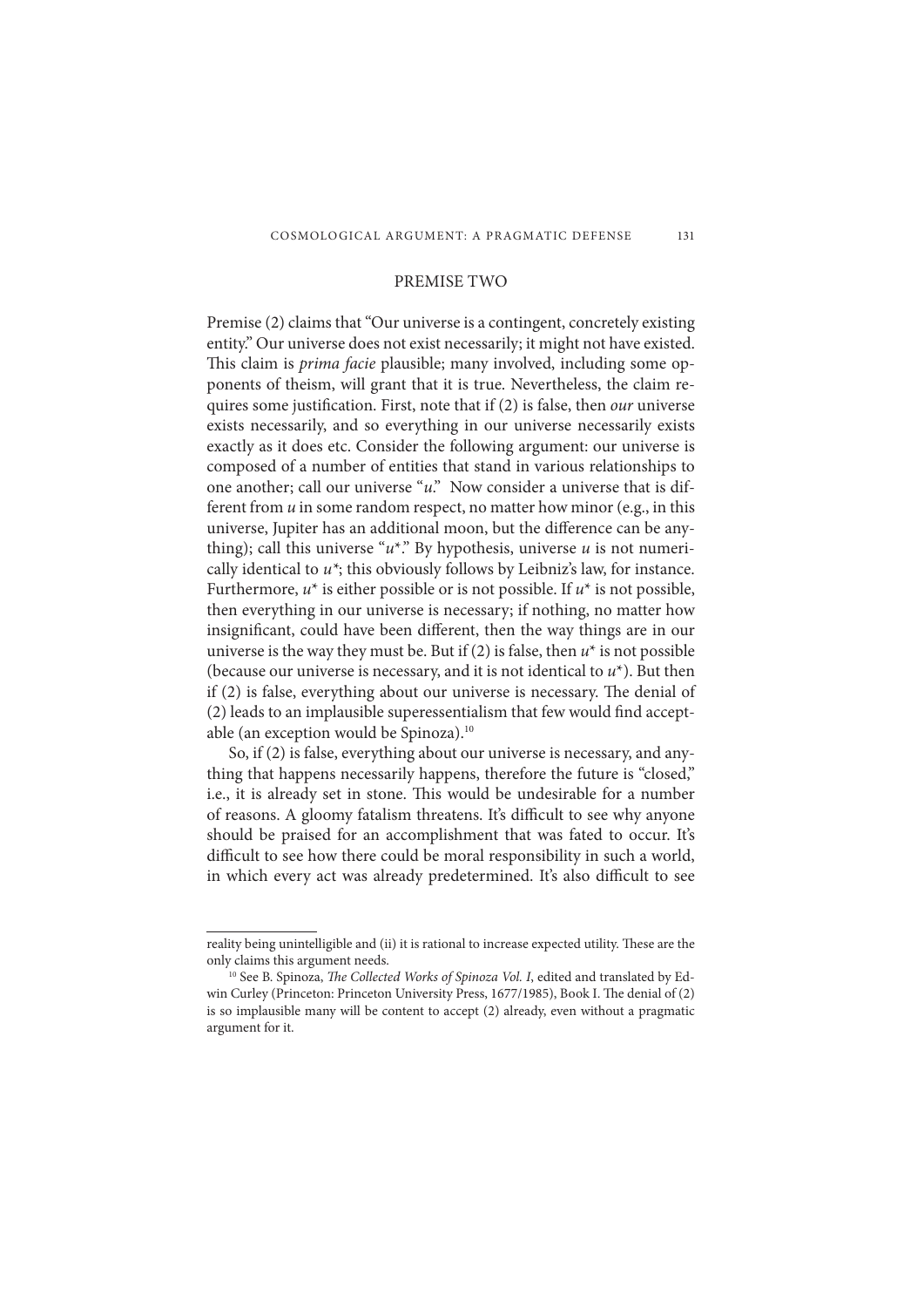how there could be free will.<sup>11</sup> Intuitively, if nothing could have possibly been different than the way it is, then any "choice" that you make could not have turned out differently, so it appears that the "choice" was not really a choice at all, and so was not really free. If there is only one possible way that the universe might be, then the outcomes of all "decisions" are predestined, and so these "decisions" are not really decisions after all etc. Now, either (2) is true or false, and we can either endorse (2) or reject it. Suppose that we reject (2) and (2) happens to be true. In this scenario, we effectively deny that the future is open, even though it is. This is clearly a negative outcome, at least given the plausible assumption that we would be happier if we believe that the future is open and thereby avoid a gloomy fatalism. Suppose that we reject (2) and (2) happens to be false. In this scenario, we are correct in asserting that the future is fixed. Yet this still appears to be a negative outcome because even if the future is fixed, we would be happier believing that it is not. In short, both outcomes for a rejection of (2) have negative expected utility. Now suppose that we assert  $(2)$  and  $(2)$  is true. This is a positive outcome: the future is not fixed and we assert it. But even if we assert  $(2)$  and  $(2)$  is false, this is still a positive outcome because again, it is "better" (at least in terms of expected utility) to falsely believe that the future is open even if it is not. Given that both outcomes for the endorsement of (2) are positive and that both outcomes for the rejection of (2) are negative, there is more expected utility for the endorsement of (2), and if it is rational to increase expected utility, then it is rational to endorse (2).

## PREMISE FIVE

Premise (5) claims that "the cause of our universe is not a part of the universe," in the sense that the universe can be thought of as a whole that does not contain its cause as a part.

<sup>&</sup>lt;sup>11</sup> For more on the importance of free will, see, e.g., T. O'Conner, "Free Will," *The Stanford Encyclopedia of Philosophy (Fall 2008 Edition)*, edited by E. N. Zalta, URL = http://plato.stanford.edu/ archives/fall2008 /entries/freewill/, introduction: "Free will also appears to be a condition on desert for one's accomplishments (why sustained effort and creative work are praiseworthy); on the autonomy and dignity of persons; and on the value we accord to love and friendship..." See also R. Kane, *The Significance of Free Will* (New York: Oxford University Press, 1996) and R. Clarke, *Libertarian Accounts of Free Will* (Oxford: Oxford University Press, 2003).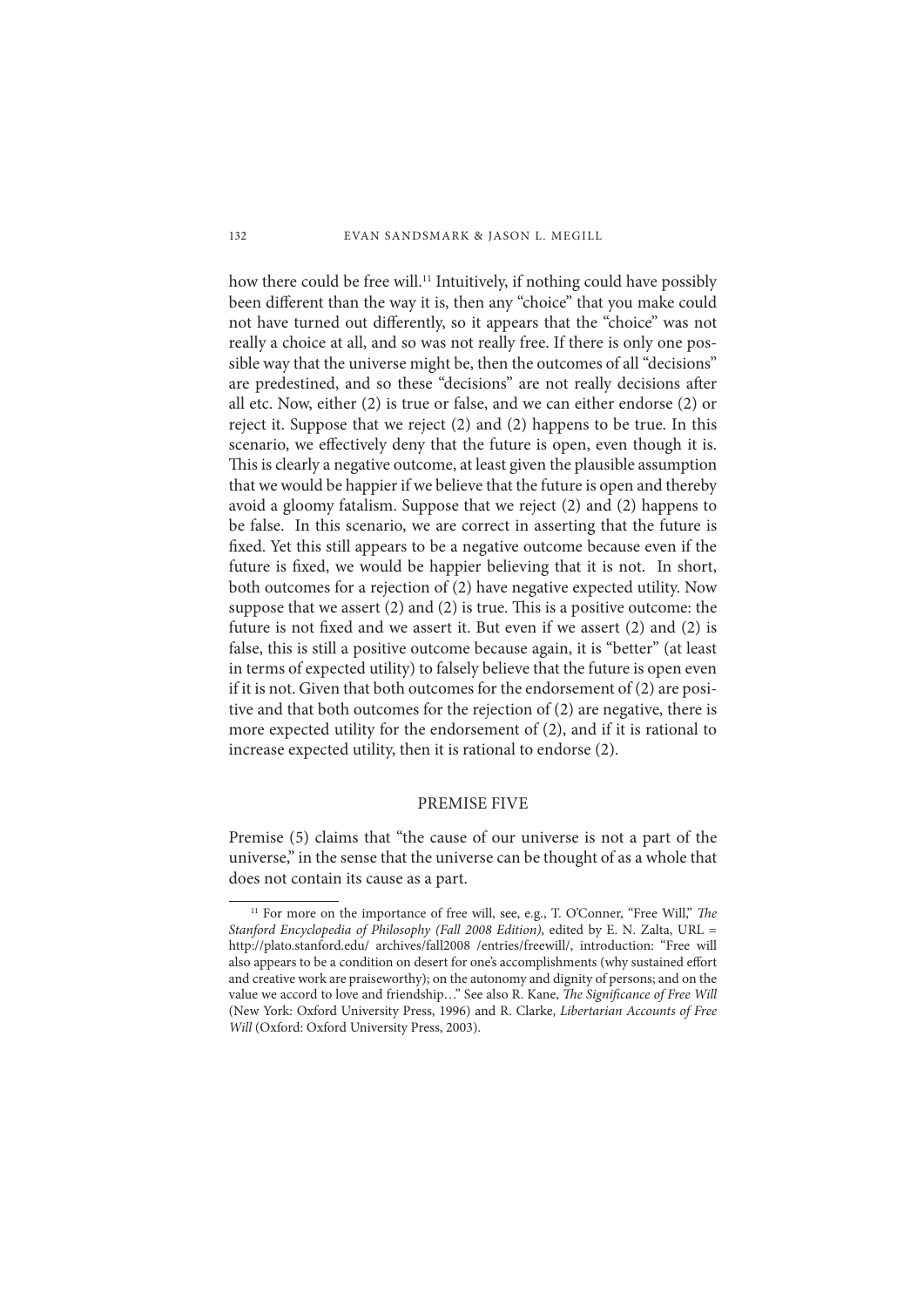*Prima facie*, it might appear difficult to formulate a pragmatic argument for (5) – the claim that the cause of the universe is outside the universe – similar to the ones given for (1) and (2). The *endorsement* of (5), at least taken in isolation, does not seem to have positive expected utility; but it does not appear to have negative expected utility either. At first glance, the *denial* of (5) doesn't appear to have a negative (or positive) expected utility either. However, given (1) and (2), (5) is true. *First*, suppose that (1) and (2) are true and therefore the universe has a cause. Also suppose that (5) is false; so, the cause of the universe is a part of the universe. But this cannot be the case, for if the cause of the universe is a part of the universe, we still lack a cause for the universe. That is,  $(1)$ and (2) entail that the universe has a cause, but this cause cannot be a part of the universe because anything that is a part of the universe demands a cause itself along with all of the other entities that compose the universe. But then (5) follows. Also note that even if there is an infinite chain of contingent causes, this is not sufficient to defeat  $(5)$ , for the infinite chain, as a whole, still needs a cause.  $(1)$  and  $(2)$  jointly entail that the universe must have a cause; an infinite causal chain of contingent causes (assuming that there is one) would just be the universe; therefore, the infinite causal chain as a whole must have cause. Of course, this issue is related to Hume's famous objection that if we can explain the parts of a whole, we can explain the whole, so we need not venture outside of the universe to find an explanation for it.<sup>12</sup> But as Rowe claims, "When the existence of each member of a collection is explained by reference to some other member *of that very same collection* then it does not follow that the collection itself has an explanation."13

*Second*, suppose again that (1) and (2) are true, so the universe has a cause. Posit the set *S* that consists of all of the entities in the universe. If an entity  $e$  is the cause of  $S$ , then  $e$  is the ultimate cause of everything in *S*. But if *e* is a part of *S*, and if *e* causes everything in *S*, then *e* causes itself, which is incoherent.<sup>14</sup> Some theists (e.g., Descartes) have said that God is self-caused, so there is at least one example of an entity that causes itself,

<sup>12</sup> See again, D. Hume, *Dialogues Concerning Natural Religion* (Indianapolis: Hackett, 1779/1980), part IX.

<sup>&</sup>lt;sup>13</sup> W. Rowe, *The Cosmological Argument* (Princeton: Princeton University Press, 1975), 264.

<sup>&</sup>lt;sup>14</sup> We are assuming that there is no backwards causation.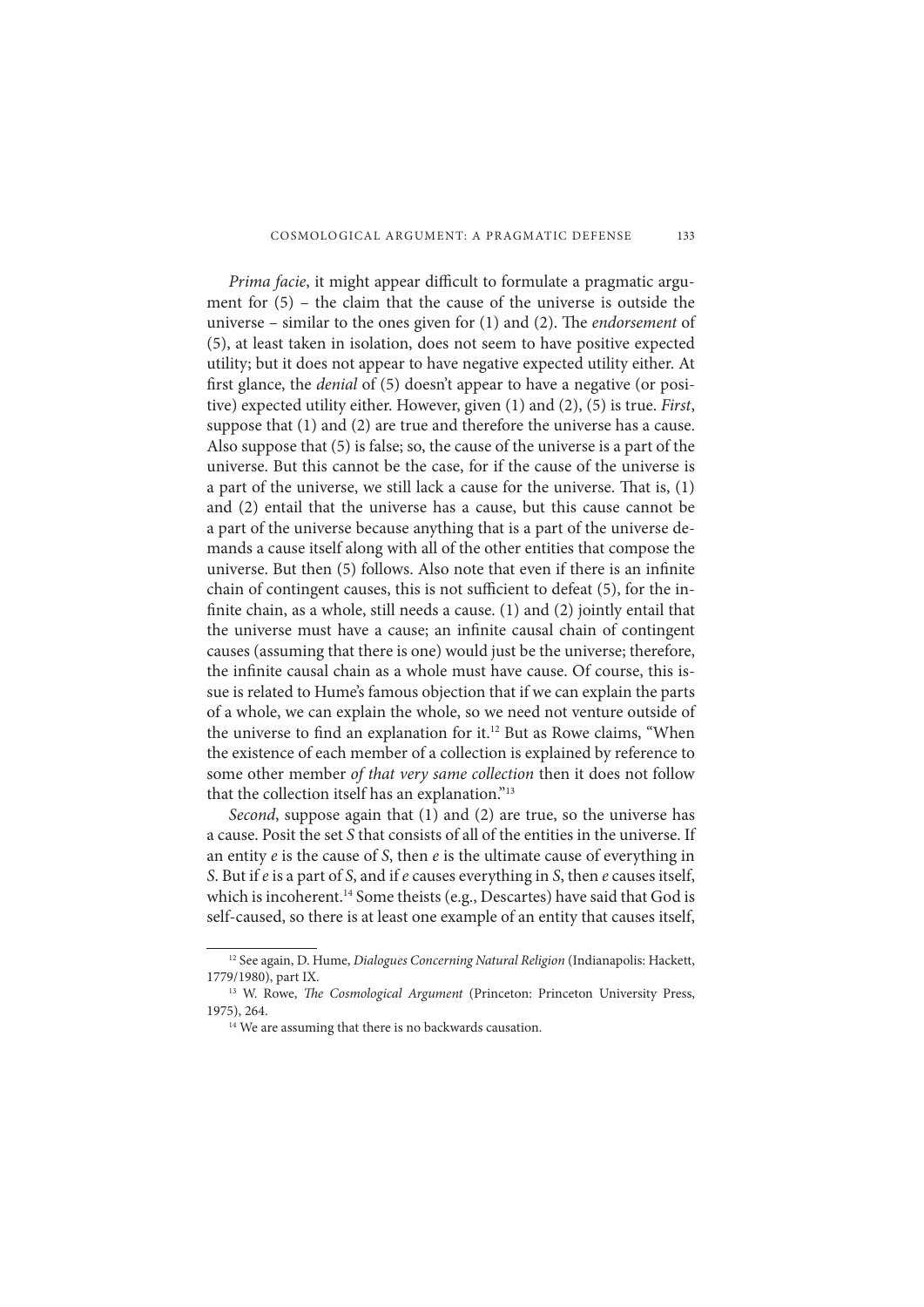but obviously the atheist cannot claim that *e* is God.15 So, if one rejects (5), one must reject either (1) or (2), and as we just saw, this would have a negative expected utility. Given that a denial of (5) has negative expected utility, and given that the endorsement of (5) does not, then if it is rational to maximize expected utility, it is rational to endorse (5).<sup>16</sup>

### STEP SEVEN

A serious problem for the cosmological argument is the presence of a "gap" between the sort of being that the argument establishes (e.g., a first cause, a necessary cause) and the classical theistic conception of God (i.e., a being that is a necessary first cause, but is also omnipotent, omniscient, omnibenevolent and so on). An opponent can claim, for example, that even assuming that a given cosmological argument is sound, all it establishes is that, e.g., a first cause exists, but perhaps this first cause is a being that is indifferent to us, or is evil or incompetent, or is simply the material that exploded in the big bang and so is not even sentient?<sup>17</sup> This problem applies to the version of the argument we defend as well. In this section, we discuss this issue; i.e., we attempt to justify the inference from (6) to (7).

The final step can also be given a pragmatic justification. We discuss two questions, the first of which is the following: is the cause of the universe a personal or impersonal being? In other words, is this cause (a) a sentient being that, e.g., at least takes an interest in us (and so might care about how we behave and might have some sort of a plan for us and so on), or (b) is this being sentient and completely indifferent to us or is

<sup>&</sup>lt;sup>15</sup> See R. Descartes, *Meditations on First Philosophy* in *The Philosophical Writigs of* Descartes, *Volume 2*, translated by J. Cottingham, R. Stoothoff, and D. Murdoch (Cambridge: Cambridge University Press, 1641/1984).

<sup>&</sup>lt;sup>16</sup> Even if one could somehow show that the expected utility for a denial of (5), and so a denial of either (1) or (2), is positive, one would still need to show that it is greater than the expected utility of accepting either (1) or (2).<br><sup>17</sup> For more on the "gap problem," see A. Pruss, "Leibnizian Cosmological Argu-

ments," *The Blackwell Companion to Natural Theology*, edited by W. L. Craig and J.P. Moreland (Oxford: Blackwell Publishing, 1999). Pointing to such gaps in theistic arguments to refute them is of course an old strategy; see, e.g., Hume's *Dialogues* again.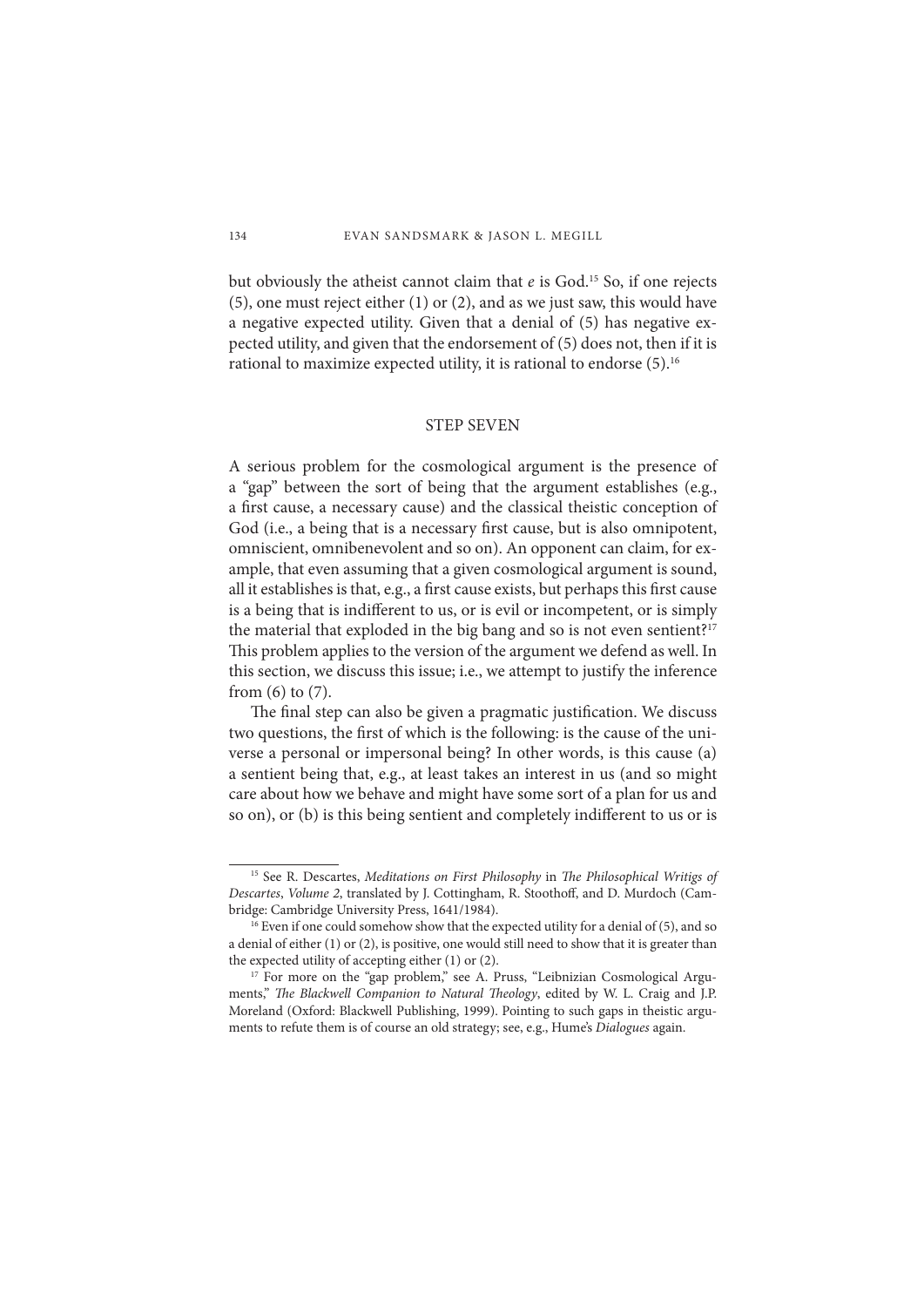it simply a non-sentient hunk of matter etc?<sup>18</sup> So, suppose that we assert that (a) is true, i.e., the cause is a sentient being that takes an interest in us of some sort. And suppose that we are correct. In this scenario, we gain, or at least have the potential to gain, quite a bit. For example, if the cause of the universe cares about what we do, or has a plan of some sort for us, then our beliefs or actions might have some higher meaning, and plausibly it is better to know all of this and act accordingly than not (and this is to say nothing of the possible eschatological implications of believing in and following the will of a perfectly good God; i.e., our ultimate destiny - often but not necessarily conceived of as an eternal residence in heaven or hell - might be affected by our belief in God and our acting in accordance with God's will). Indeed, given the plausible assumption that we would be happier if we think our life has a higher meaning than not, an endorsement of (a) has positive expected utility. If we endorse (a) but (b) is actually true, then we will be living a lie, but plausibly, we will still be better off, from an expected utility standpoint, thinking that our beliefs and actions have a higher meaning even though they do not. Whether (a) is true or not, we gain positive expected utility from believing that it is. Now suppose that we assert (b): the cause of the universe does not take an interest in us, either because it simply doesn't care about us or because it is not even sentient. If we assert (b) and (b) is false, then this seems to have a very negative utility. For example, if our lives have some higher meaning, yet we are not aware of this and do not act accordingly, it seems we lose a great deal (again, if a traditional eschatological policy is embraced, we could lose everything). But if we assert (b) and (b) happens to be true, then we still lose out, because again, it is better to believe that one's life has a higher meaning than not, even if the belief is false. But the main point is that one risks so much – too much – in assuming that the first cause is impersonal because the first cause *might* be personal. A belief in option (a) has a higher expected utility than a belief in option (b), so assuming that it is rational to maximize expected utility, we should endorse (a). That is, in the absence of strong evidence that says otherwise, we should believe that the cause of the universe is

<sup>&</sup>lt;sup>18</sup> The disjuncts in (b) amount to the same thing from a practical standpoint, in our opinion, so we treat them together. If the cause of the universe is sentient yet wholly indifferent to us, then so far as we are concerned, the cause might as well be a non-sentient entity.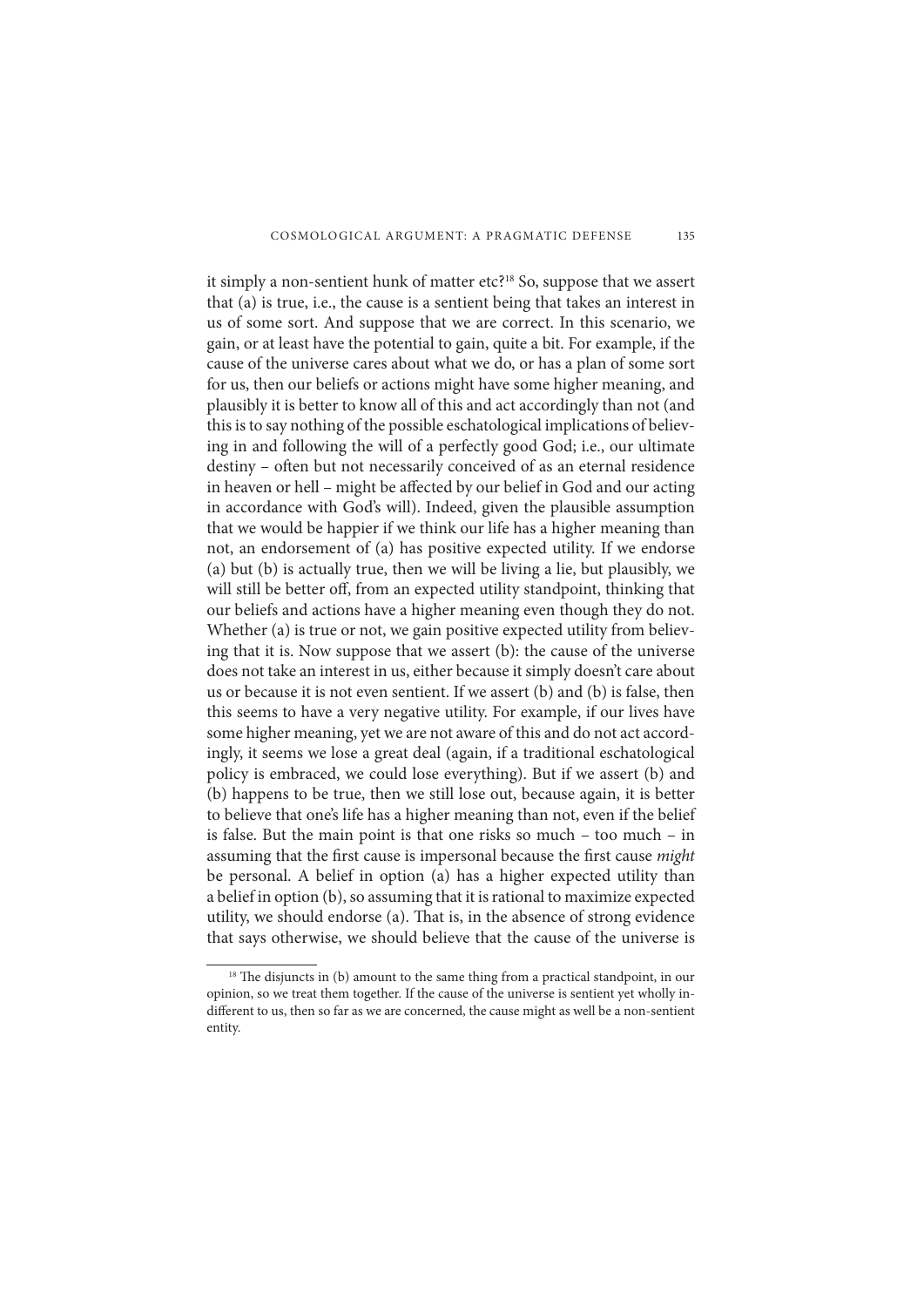a personal being that at least takes an interest in us because it is in our best interest to do so.19

At this point, it is clear that at least some of our pragmatic arguments have a strong affinity with another pragmatic argument in philosophy of religion, Pascal's Wager.<sup>20</sup> Of course, Pascal argues that we should believe in God, even in the absence of a proof of God's existence, because doing so is in our best interest. We have little or nothing to gain by not believing in God, but potentially might lose everything. On the other hand, by believing, we might gain everything. The argument above is very similar. We have little or nothing to gain by denying that the cause of the universe is a personal being. On the other hand, by believing, we might gain everything.

The second question we address is: given that the cause of the universe is sentient and takes an interest in us, is this being all good or all evil?<sup>21</sup> Again, we have two options: (a) we can assert that the being is good, and so is just, rational, non-deceitful, full of love, or has whatever properties one might consider to be good, or (b) we can assert that it is evil, and so is unjust, irrational or at least non-rational, deceitful, hateful or has whatever properties one might consider to be evil. Suppose we opt incorrectly for (b), i.e., we assert that the being is evil but it is in fact good. This is clearly a negative outcome. For suppose, as certainly seems to be the case, that we would be happier believing that the being that caused the universe – and so us – is good than believing that it is evil. If so, then we lose happiness while believing a falsehood. Furthermore, if we incorrectly opt for (b), then it will be impossible to correctly determine the being's intentions for us. Again, this being takes an interest in us, so it might want us to live a certain way, or might have a higher purpose in mind for us etc. But if we assume that the being is evil, then we could never accurately

<sup>&</sup>lt;sup>19</sup> Again, this argument relies on two very weak claims: (i) it is better (in terms of expected utility) to think that one's life has a higher meaning or higher purpose than not and (ii) it is rational to increase expected utility. 20 B. Pascal, *Pascal's Pensées*, translated by W. F. Trotter, 1910.

 $21$  This issue arises in a different context in W. Morriston, "The Evidential Argument from Goodness," *The Southern Journal of Philosophy XLII* (2004): 87-101, not to mention in Descartes's *Meditations*. One might think we have posited a false dichotomy; perhaps God is more good than evil on average or is more evil than good on average? Even if one adds these possibilities though, our argument still works (because our argument can still show that it is rational to believe that God is good on average etc).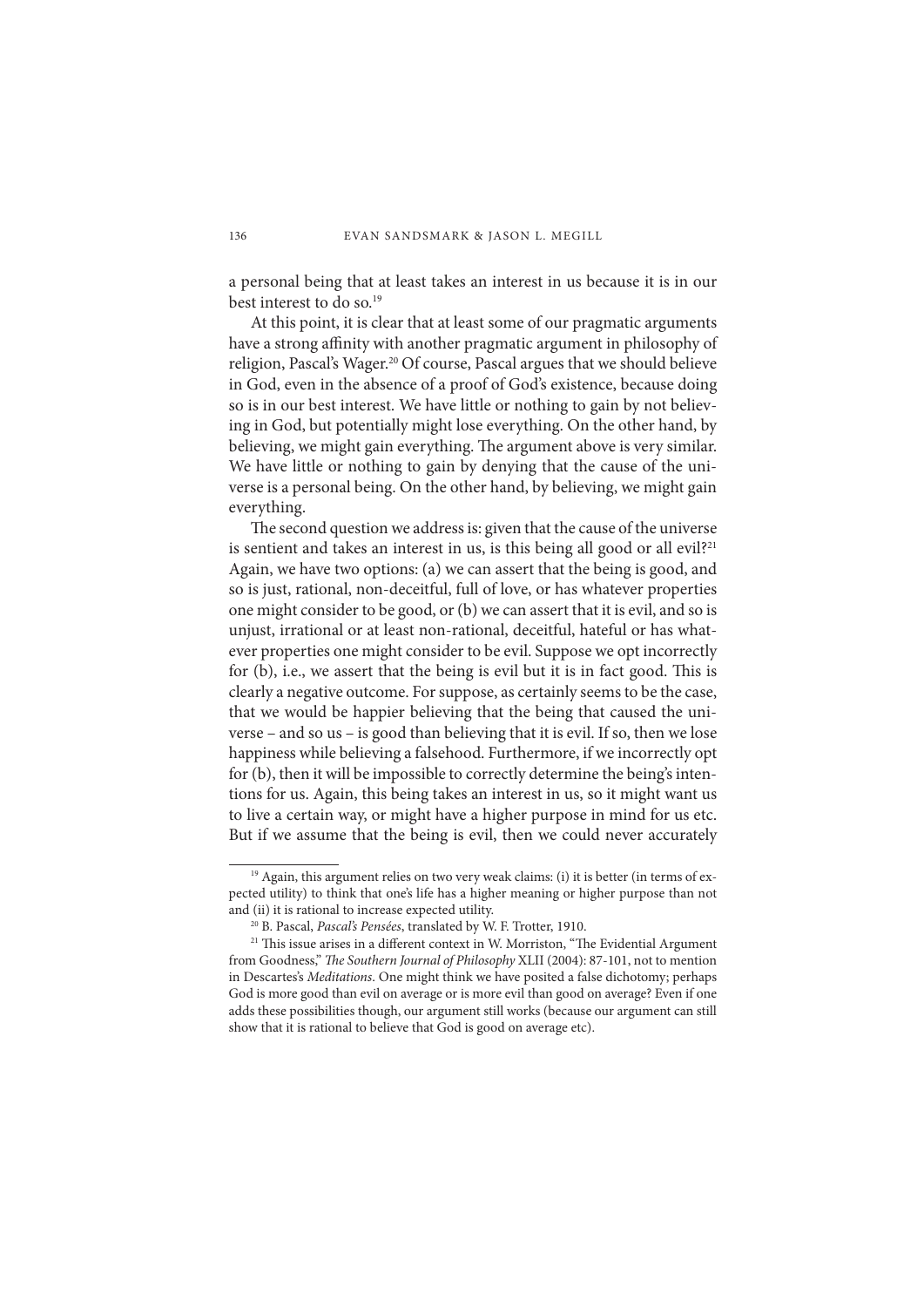discern what it is this being wants us to do if it happens to be good. Now suppose that we assert (b), i.e., we assert that the being is evil, and the being is in fact evil. This option also has negative utility, for a number of reasons. First, the thought that there is an evil being that created the universe and so us is ominous, to say the least; we would be much happier believing that the being is good, even if it isn't. Second, again, this being might have some higher plan for us, it might want us to live a certain way, and so on, but the will of an evil being could never be discerned, or at least could never be discerned with any degree of certainty, because of the likely character traits (i.e., irrationality, deceitfulness, etc.) that an evil being would have. So, we could never determine with any confidence what this being expects from us. Third, even if we could correctly ascertain this being's intentions for us, we hopefully would not wish to fulfill them anyhow; since the being is evil, its intentions for us would likely be evil as well. In short, if we assert that the being is evil, then nothing is gained and much will be lost; whether the being is evil or not, there is negative expected utility to claiming that it is evil.<sup>22</sup>

But if we assert (a), and so claim that the being is good, both outcomes are positive. For if we assert that the being is good and it is good, then we might be able to discern its intentions for us, and we might wish to fulfill them, and the thought that a good being caused the universe is much more pleasant than the thought that the being is evil, and so on. Likewise, if we assert that the being is good yet it is evil, this is still better than thinking that the cause of the universe is evil for various reasons given above. So, given that both outcomes for holding that the cause of

<sup>&</sup>lt;sup>22</sup> Someone might object that if we assume that the being is evil and it is evil, this gives us certain advantages. For example, perhaps we could somehow get on this being's "good side" by performing immoral acts, like kicking puppies etc. But this is problematic for the reasons given above. If God is evil, God might be irrational, or at least deceitful, unjust etc. If so, there is no reliable way to determine what this God wants from creation. Thus, it is not as if a believer in this deceitful being can gain favor by, for example, performing evil acts. One might get on an evil being's good side this way, but one just as easily might not (for all we know, this evil being might prefer those who go against the wishes of their creator, and so do good etc.). Again, since the being is not even truthful, there is simply no way to figure out what it wants. It could, for example, reward everyone, or it might randomly torture some and reward others, or it might simply torture everyone. Nothing is gained, but much is potentially lost, by claiming that the cause of the universe is evil.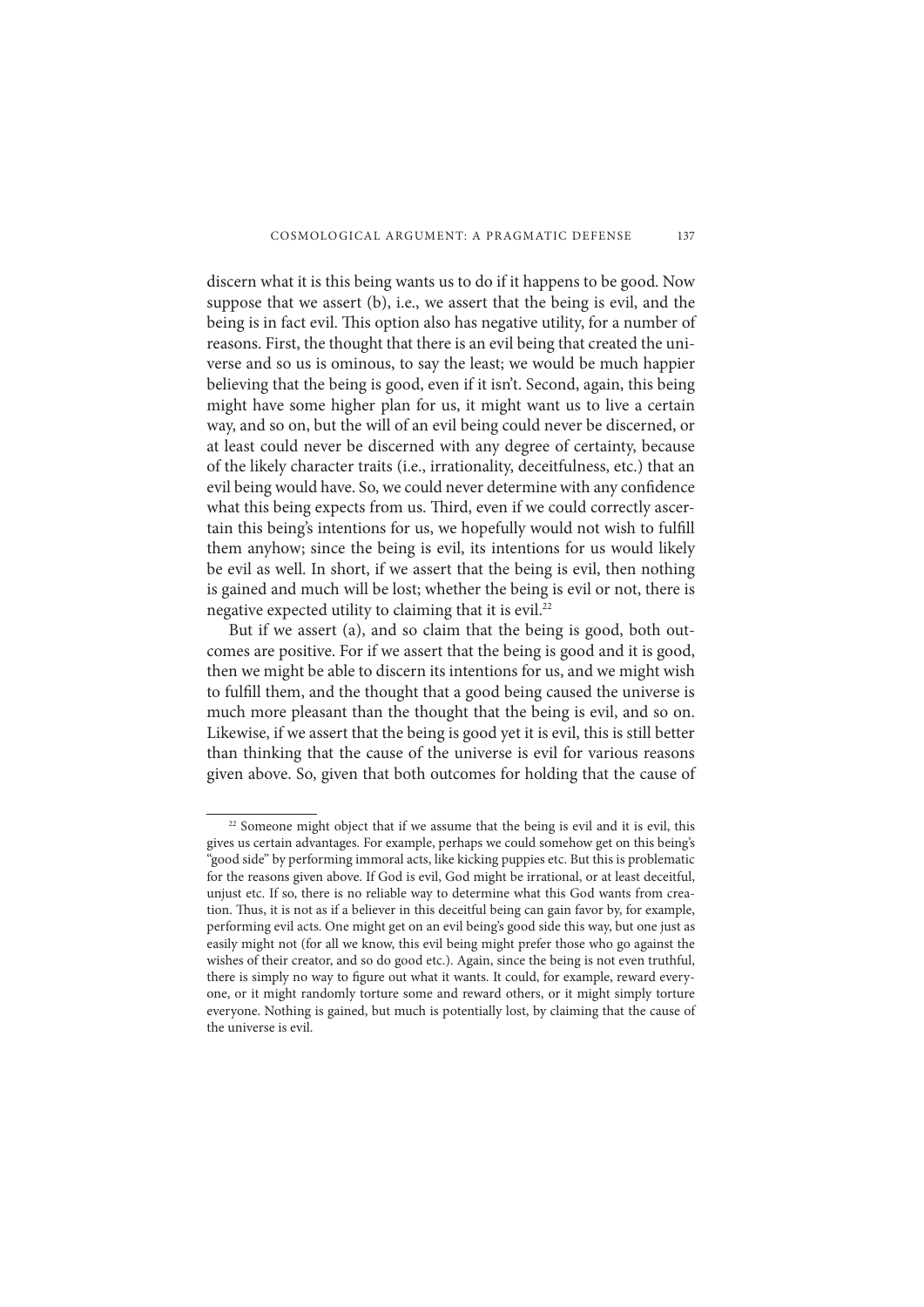the universe is evil are negative, while both outcomes for holding that the cause is good are positive, and given that it is rational to increase expected utility, it is rational to assert that the cause is good.

Here is another way to look at our argument. There are four possible scenarios: (i) we assert that God is evil and God is evil, (ii) we assert that God is evil but God is good, (iii) we assert that God is good but God is evil, and (iv) we correctly assert that God is good. The expected utility for (i) is zero at best because there is no reason to assume that an evil being would prefer that people believe in it; again, this being might torture everyone indiscriminately etc. Option (ii) has very low – if any – expected utility because a good God would probably not appreciate being considered evil. It is important to note that a decision to assert that God is evil might yield *actual* utility; for example, perhaps this being is evil and rewards those who believe in it. However, there is no *expected* utility to such a decision because there is no reason to *expect* that an evil God would be "pleased with" someone believing in it, and there is certainly no reason to assume that a good God would be "pleased with" someone who believed God to be evil (we are assuming that God being "pleased with" us would increase positive utility). This is hardly a profound claim: decisions do have *unexpected* consequences. Even so, it would be absurd to assume that all decisions will have unexpected consequences and decide accordingly. If we were to do this, our decision-making faculties would be worthless. We would not, for example, wager a penny for a million dollars, even if the odds of winning the bet were 99.9%, because of concerns related to possible unexpected consequences. Option (iii), for reasons expressed above (i.e., an evil God's will is inherently undecipherable), has low expected utility as well; but option (iv) has high expected utility, so high that it makes the expected utility for claiming that God is good greater than the expected utility for claiming that God is evil. So, if we are rational, we should assert that God is good.

## OBJECTIONS

In this section, we consider some possible objections.

One might object, "The pragmatic arguments can only show that it is in our best interest to endorse your premises, and so theism. But this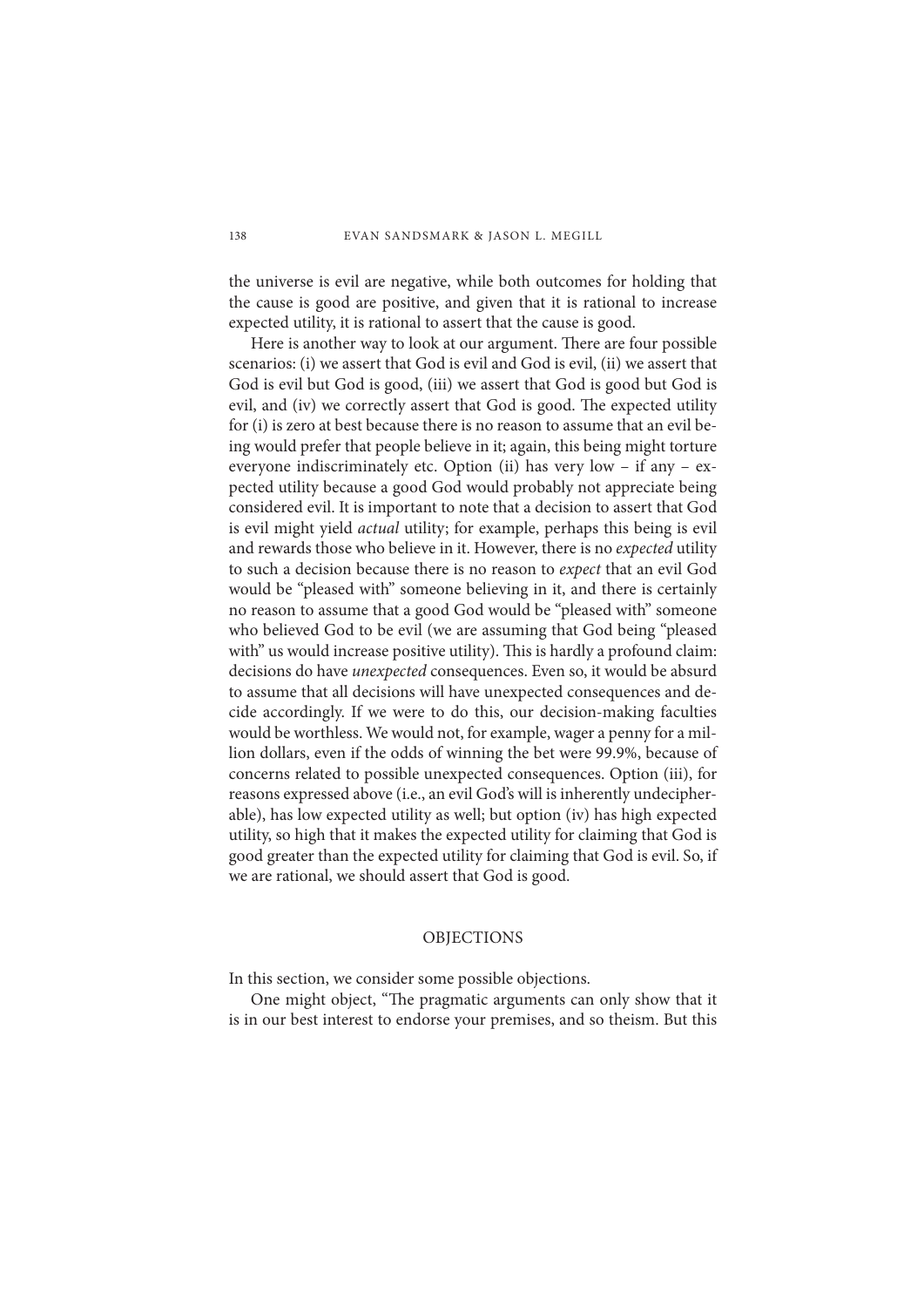does not mean the premises are true." But this objection misconstrues the goal of the pragmatic arguments (and indeed, the goal of pragmatic arguments for theism in general). The pragmatic arguments do not attempt to show that the premises are true; rather, they merely attempt to show that it is *rational* to endorse them. The claim that theism is rational is still a significant claim; many atheists claim that theism is irrational.<sup>23</sup>

One might also object that it is rational to endorse the premises of the Cosmological argument only in the absence of strong refutations of the premises. If there are such refutations, then this overrides the pragmatic benefits we get from believing that the premises are true, so we should conclude they are false. It might be rational to endorse a claim if it increases expected utility, but if it can be shown that the claim is certainly false, or even most likely false, it would then be irrational to endorse it. But the problem with this objection is that none of the arguments against the premises of the Cosmological argument are conclusive.

For example, it has been claimed that the argument is contradictory. The first premise claims that everything must have a cause. If so, there must be a cause for the first cause, but a first cause cannot have a cause, by definition. Pruss refers to this issue as the "Taxicab Problem," after Schopenhauer's remark that in the Cosmological argument, the Principle of Sufficient Reason is similar to a taxicab that is used to get somewhere, then sent away when no longer needed.<sup>24</sup> Note, however, that the first premise claims that every *contingent* entity must have a cause. If one holds that the first cause is necessary, as theists will, there is no contradiction. In other words, since – by design – (1) only applies to contingent beings, one cannot apply it to the existence of a necessary being to ask what its cause is. This is a commonplace response to the Taxicab problem (it is mentioned in Pruss, for example); we bring the issue up only because the objection is so common.

For a different example, some (e.g., Hume) have claimed that premise one is conceivably, and so possibly, false.<sup>25</sup> We can easily conceive of

<sup>&</sup>lt;sup>23</sup> On the alleged irrationality of theism, see, e.g., R. Dawkins, *The God Delusion* (Transworld Publishers, 2006).

<sup>&</sup>lt;sup>24</sup> See again A. Pruss, "Leibnizian Cosmological Arguments," *The Blackwell Com*panion to Natural Theology, edited by W. L. Craig and J.P. Moreland (Oxford: Blackwell Publishing, 1999).

<sup>&</sup>lt;sup>25</sup> Again, Hume's most direct attack on the Cosmological argument is in the *Dialogues*, part IX.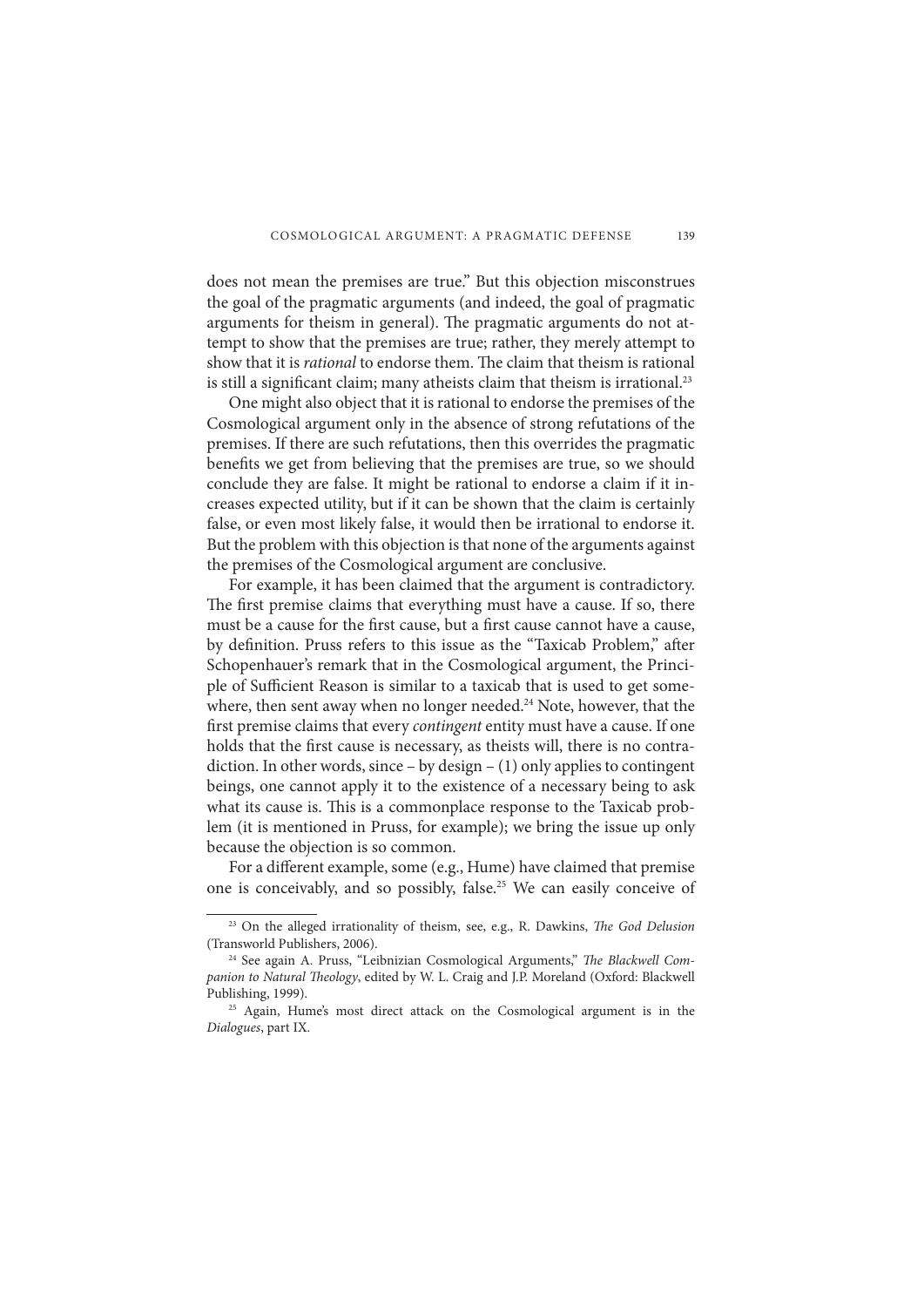a contingent entity simply appearing *ex nihilo*, so the first premise is not necessarily true. The objection is far from conclusive, however; in fact, it seems deeply misguided. The first premise might be true in our world yet false in some logically possible worlds; for instance, perhaps the laws of nature entail (1) in our world, but the laws of nature that hold in our world, or any laws of nature at all, might not hold in some logically possible world, so (1) is false in that world. But (1) need not be necessarily true; it merely needs to be true in our world. Perhaps the argument merely shows that it is rational to think that our universe, at least, must have a first cause?<sup>26</sup> This would still be a theologically interesting result. To rephrase all of this: we can imagine that a claim might be false, yet the claim might still be true in the actual world. We can imagine that George W. Bush was never president, for example; but unfortunately, this doesn't make it so. Even assuming that conceivability entails possibility (and this is of course controversial), conceivability does not entail actuality, but it would have to for the objection to succeed.27

For yet another example, one could object that premise (2) might be false. Our universe is certainly a concretely existing entity, but perhaps our universe is not contingent? Perhaps *something* had to exist, for instance? But this too is inconclusive. First, it is not clear that something had to exist. This point has been debated for centuries.<sup>28</sup> But more importantly, *even if* some entity had to exist, this does not mean that *our* universe had to exist. For example, suppose that someone says that no universe can be empty, so a given universe might contain a single grain of sand, for example. Even assuming that this is correct, this universe is not numerically identical to *our* universe (by Leibniz's law) (see above). The claim that there has to be something in any given universe does not entail that any given universe is our universe, and so does not entail that our universe had to exist, and so does not entail that (2) is false.

<sup>&</sup>lt;sup>26</sup> Of course, this first cause will necessarily exist for the theist, but this is consistent with saying that the argument only establishes a first cause in our world. <sup>27</sup> Spinoza (Book I of *The Ethics*) claimed that conceivability entails actuality because

he collapsed the possible into the actual. Other examples are difficult to find.

<sup>&</sup>lt;sup>28</sup> See B. Reichenbach, "Cosmological Argument," *The Stanford Encyclopedia of Philosophy (Fall 2008 Edition)*, edited by E. N. Zalta. URL = http://plato.stanford.edu/ archives/ fall2008/entries/cosmological-argument/, 2008.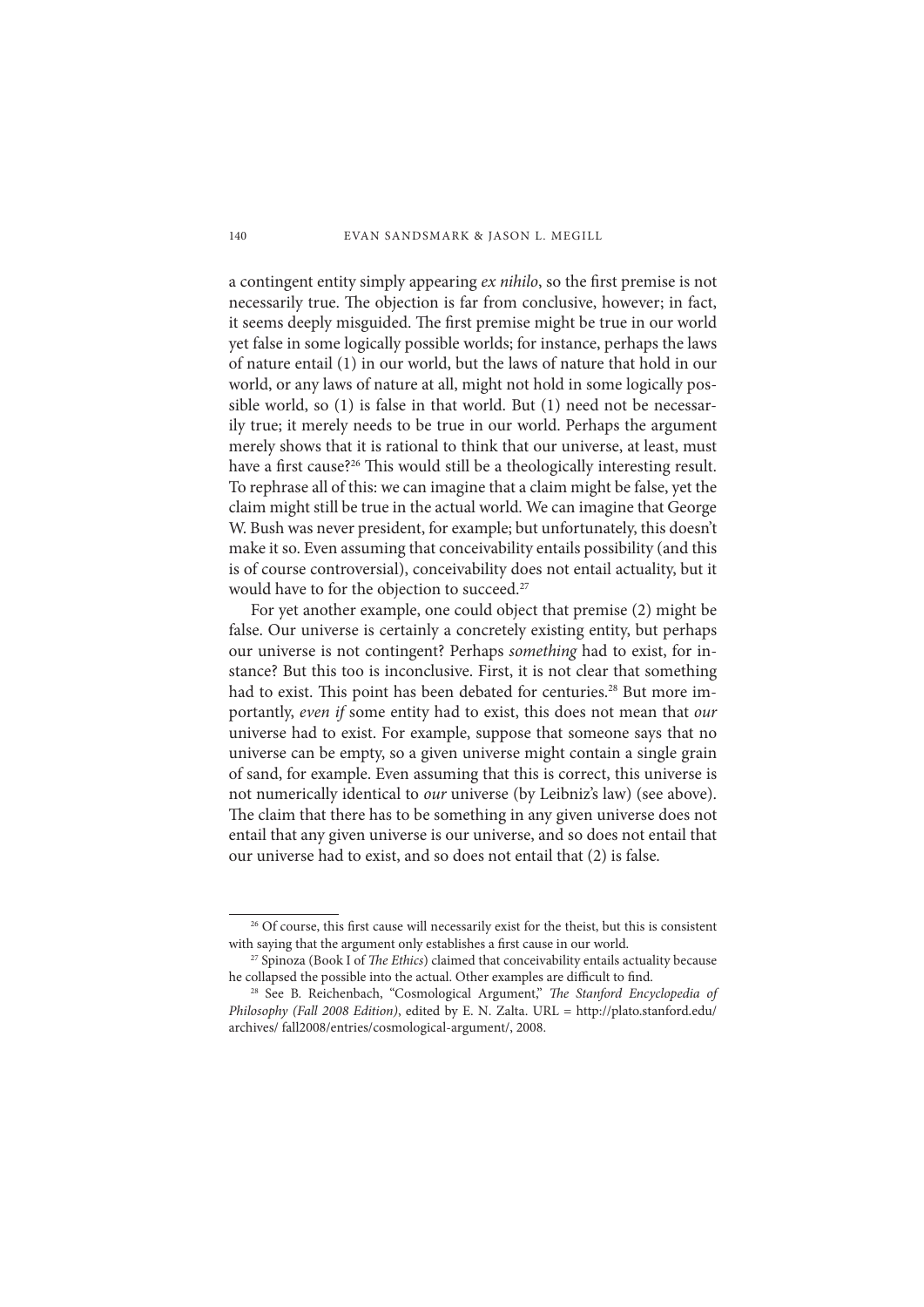# **CONCLUSION**

We argued that it is rational to accept the premises of the Cosmological argument because endorsing these premises leads to an increase in expected utility; therefore, it is rational to endorse theism. If one thinks that (i) it is rational to increase expected utility, and also (ii) that knowledge is a positive thing, (iii) that we would be happier if the future is open than if it is not, (iv) that if there is a chance that our lives might have some higher purpose, then it is better to know this than not, and (v) that we would be better off assuming that the creator of the universe is good than assuming it is evil, one should conclude that it is rational to endorse theism.29

## BIBLIOGRAPHY

- Aquinas, T. *Summa Theologica*. Translated by the Fathers of the English Dominican Province. New York, NY: Benzinger Bros, 13th C/1948.
- Aristotle. *The Complete Works of Aristotle*, volumes I and II. Edited by J. Barnes. Princeton: Princeton University Press, 4<sup>th</sup> C BCE/1984.
- Clarke, R. *Libertarian Accounts of Free Will*. Oxford: Oxford University Press, 2003.
- Clarke, S. *A Demonstration of the Being and Attributes of God And Other Writings*. Edited by E. Vailati. Cambridge: Cambridge University Press, 1705/1998.
- Craig, W.L. *The Kalām Cosmological Argument*. London: The Macmillan Press, 1979.
- Craig, W.L. *The Cosmological Argument from Plato to Leibniz*. London: The Macmillan Press, 1980.
- Craig, W.L. "In Defense of the *Kalām* Cosmological Argument." *Faith and Philosophy* 14.2 (1997): 236–247.
- Dawkins, R. *The God Delusion*. Transworld Publishers, 2006.
- Descartes, R. *Meditations on First Philosophy* in *The Philosophical Writings of Descartes, Volume 2.* Translated by J. Cottingham, R. Stoothoff, and D. Murdoch. Cambridge: Cambridge University Press, 1641/1984.

Gale, R. and Pruss, A.R. "A New Cosmological Argument." *Religious Studies* 35 (1999): 461–476.

<sup>&</sup>lt;sup>29</sup> The authors would like to thank an anonymous referee for extremely helpful comments on an earlier draft.